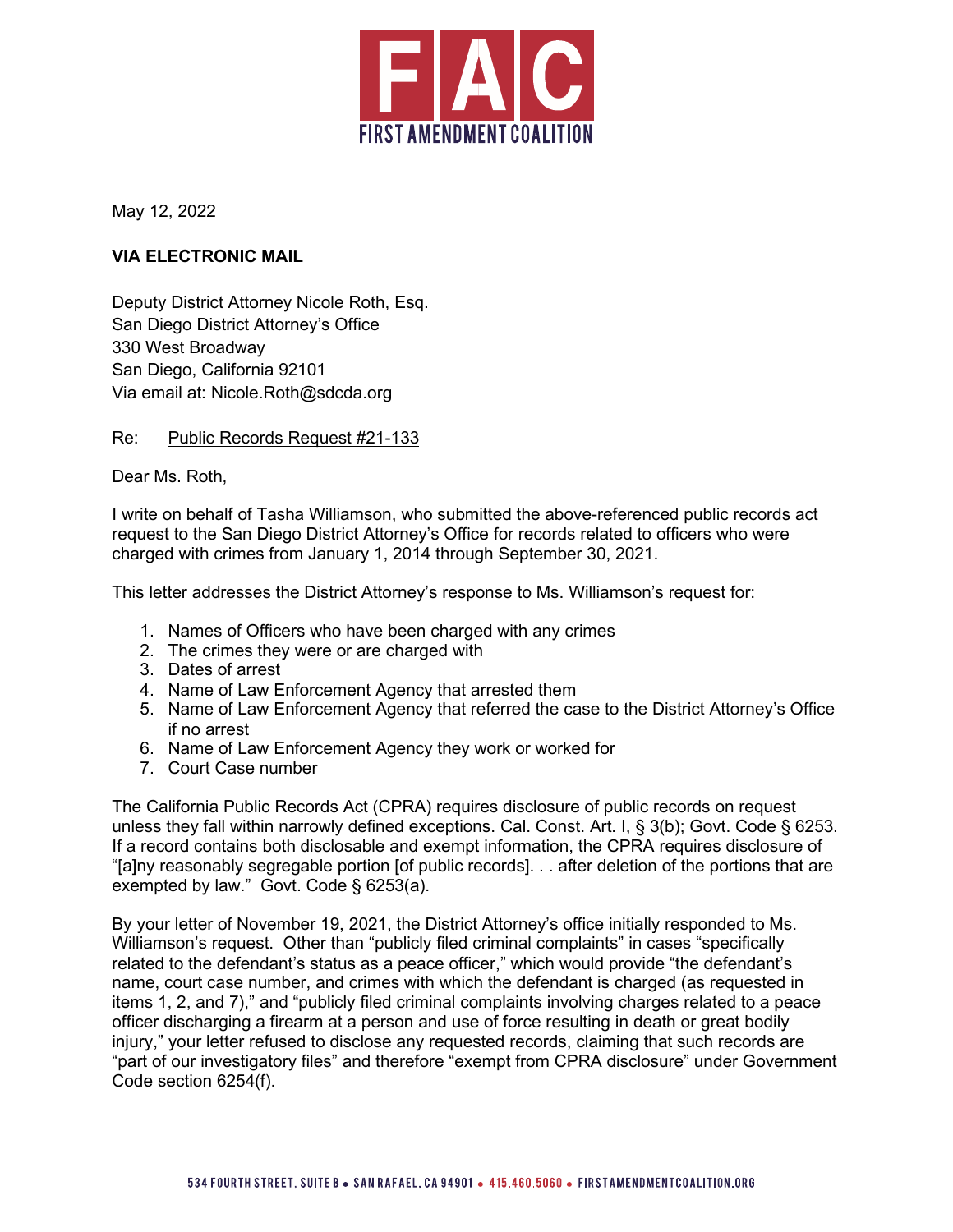

By letter of December 17, 2021, you further responded to Ms. Williamson's request and disclosed criminal complaints filed against:

- Matthew Dages for filing a false report;
- Richard Fischer for assault and battery by officer and false imprisonment;
- Christopher Hays for false imprisonment, sexual battery, and assault and battery by officer;
- Jeffrey Jackson for assault and battery by officer;
- Nicholas Morgan and Joshua Nahan for assault and battery by officer; and
- Aaron Russell for murder.

Although disclosure of the complaints is appropriate, it falls short of the District Attorney's CPRA obligations in responding to Ms. Williamson's request. Under current law, the District Attorney may not invoke the investigatory files exemption for records relating to the charges against the officers listed above.

In Senate Bill 1421 and Senate Bill 16, the Legislature prohibited state and local agencies from asserting the investigatory files exemption of section 6254(f) to withhold records relating to charges such as those against the officers listed above.

As the relevant statute provides;

Notwithstanding ... subdivision (f) of Section 6254 of the Government Code, or any other law, the following peace officer or custodial officer personnel records and records maintained by a state or local agency shall not be confidential and shall be made available for public inspection pursuant to the California Public Records Act …

(A) A record relating to the report, investigation, or findings of any of the following:

(i) An incident involving the discharge of a firearm at a person by a peace officer or custodial officer.

(ii) An incident involving the use of force against a person by a peace officer or custodial officer that resulted in death or in great bodily injury.

(iii) A sustained finding involving a complaint that alleges unreasonable or excessive force.

(iv) A sustained finding that an officer failed to intervene against another officer using force that is clearly unreasonable or excessive.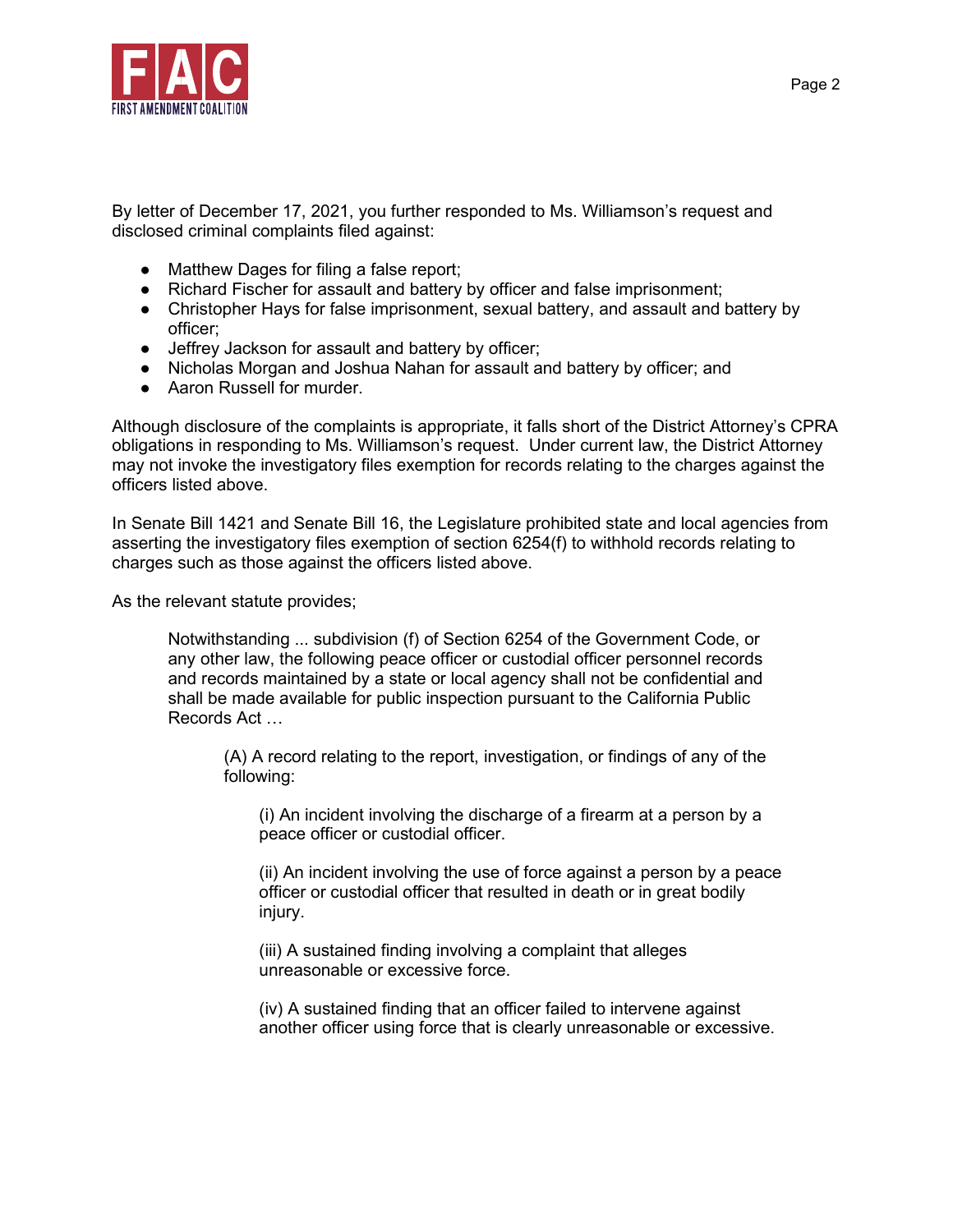

(B)

(i) Any record relating to an incident in which a sustained finding was made by any law enforcement agency or oversight agency that a peace officer or custodial officer engaged in sexual assault involving a member of the public.

(C) Any record relating to an incident in which a sustained finding was made by any law enforcement agency or oversight agency involving dishonesty by a peace officer or custodial officer directly relating to the reporting, investigation, or prosecution of a crime, or directly relating to the reporting of, or investigation of misconduct by, another peace officer or custodial officer, including, but not limited to, false statements, filing false reports, destruction, falsifying, or concealing of evidence, or perjury.

(D) Any record relating to an incident in which a sustained finding was made by any law enforcement agency or oversight agency that a peace officer or custodial officer engaged in conduct … involving prejudice or discrimination …

(E) Any record relating to an incident in which a sustained finding was made by any law enforcement agency or oversight agency that the peace officer made an unlawful arrest or conducted an unlawful search.

Penal Code § 832.7(b)(1). The charges against the officers listed above apparently fall into one or more of the categories specified in section 832.7(b)(1), such as discharge of firearm at a person, force resulting in death or great bodily injury, unreasonable or excessive force, sexual assault against a member of the public, dishonesty, or unlawful arrest.

Accordingly, section 832.7(b) requires release of more than the criminal complaints relating to those charges. The Legislature mandated:

Records that shall be released pursuant to this subdivision include all investigative reports; photographic, audio, and video evidence; transcripts or recordings of interviews; autopsy reports; all materials compiled and presented for review to the district attorney or to any person or body charged with determining whether to file criminal charges against an officer in connection with an incident, or whether the officer's action was consistent with law and agency policy for purposes of discipline or administrative action, or what discipline to impose or corrective action to take; documents setting forth findings or recommended findings; and copies of disciplinary records relating to the incident, including any letters of intent to impose discipline, any documents reflecting modifications of discipline due to the Skelly or grievance process, and letters indicating final imposition of discipline or other documentation reflecting implementation of corrective action. Records that shall be released pursuant to this subdivision also include records relating to an incident specified in paragraph (1) in which the peace officer or custodial officer resigned before the law